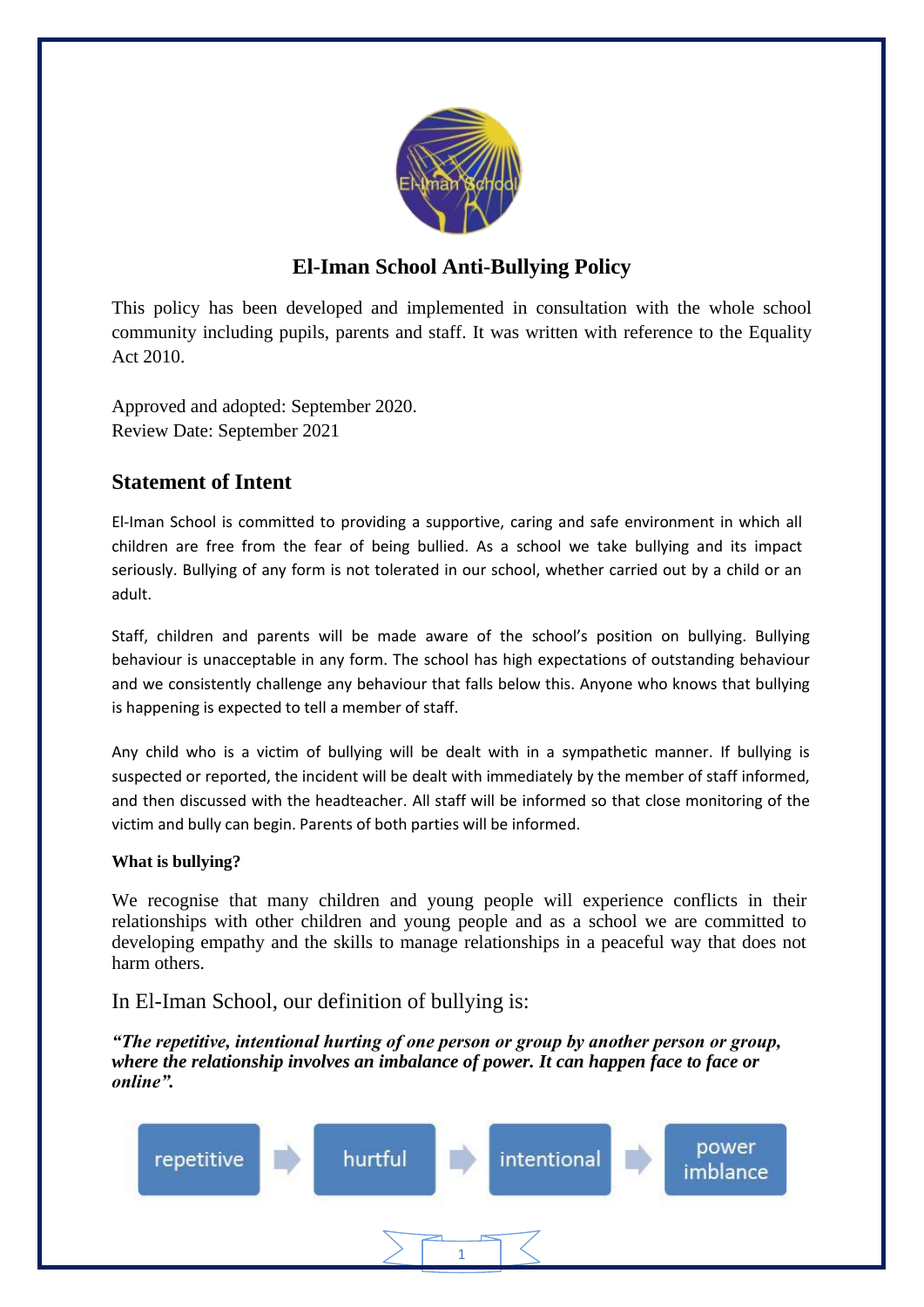## **Why is it important to respond to bullying?**

There is considerable evidence to show that bullying has both short term and longer-term impact on pupils. Bullying impacts on pupils' wellbeing, can impact on attendance and become a significant barrier to learning. Bullying is associated with lower levels of school engagement, achievement and can lead to mental health concerns such as anxiety and depression.

#### **Bullying is unacceptable. Our school will respond promptly and effectively to reported incidents of bullying.**

In El-Iman School

- $\triangleright$  Everybody has the right to be treated with respect.
- $\triangleright$  Everybody has the right to feel happy and safe.
- $\triangleright$  No-one deserves to be a target of bullying.
- $\triangleright$  Pupils who bully need to learn different ways of behaving.

#### **Types of bullying behaviour**

- $\triangleright$  Bullying can take many forms:
- ➢ Emotional: being unfriendly, excluding, tormenting, threatening behaviour.
- ➢ Verbal: name calling, sarcasm, spreading rumours, teasing, use of derogatory language.
- ➢ Physical: pushing, kicking, hitting, punching or any use of violence.
- $\triangleright$  Extortion: demanding money/goods with threats
- $\triangleright$  Online: use of social media, messaging and calls.
- ➢ Misuse of associated technology like :photos and videos.
- ➢ Racist: racial taunts, graffiti, gestures

## **Preventing Bullying**

We foster a clear understanding that bullying, in any form, is unacceptable. We believe that preventing bullying is the responsibility of our whole school community and when there are incidents of bullying, we will work together to deal with the situation and to learn from what has happened.

#### **In our school we do this by:**

- ➢ Building a positive ethos based on respecting and celebrating all types of difference in our school.
- ➢ Creating a safe and happy environment, with consequent positive relationships that have an impact on learning and achievement.
- ➢ Having a positive ethos that all pupils, staff and parents understand.
- $\triangleright$  Secure the safety of the target of bullying take actions to stop the bullying from happening again.
- ➢ Think about any safeguarding concern and report concerns to Designated safeguarding lead.

2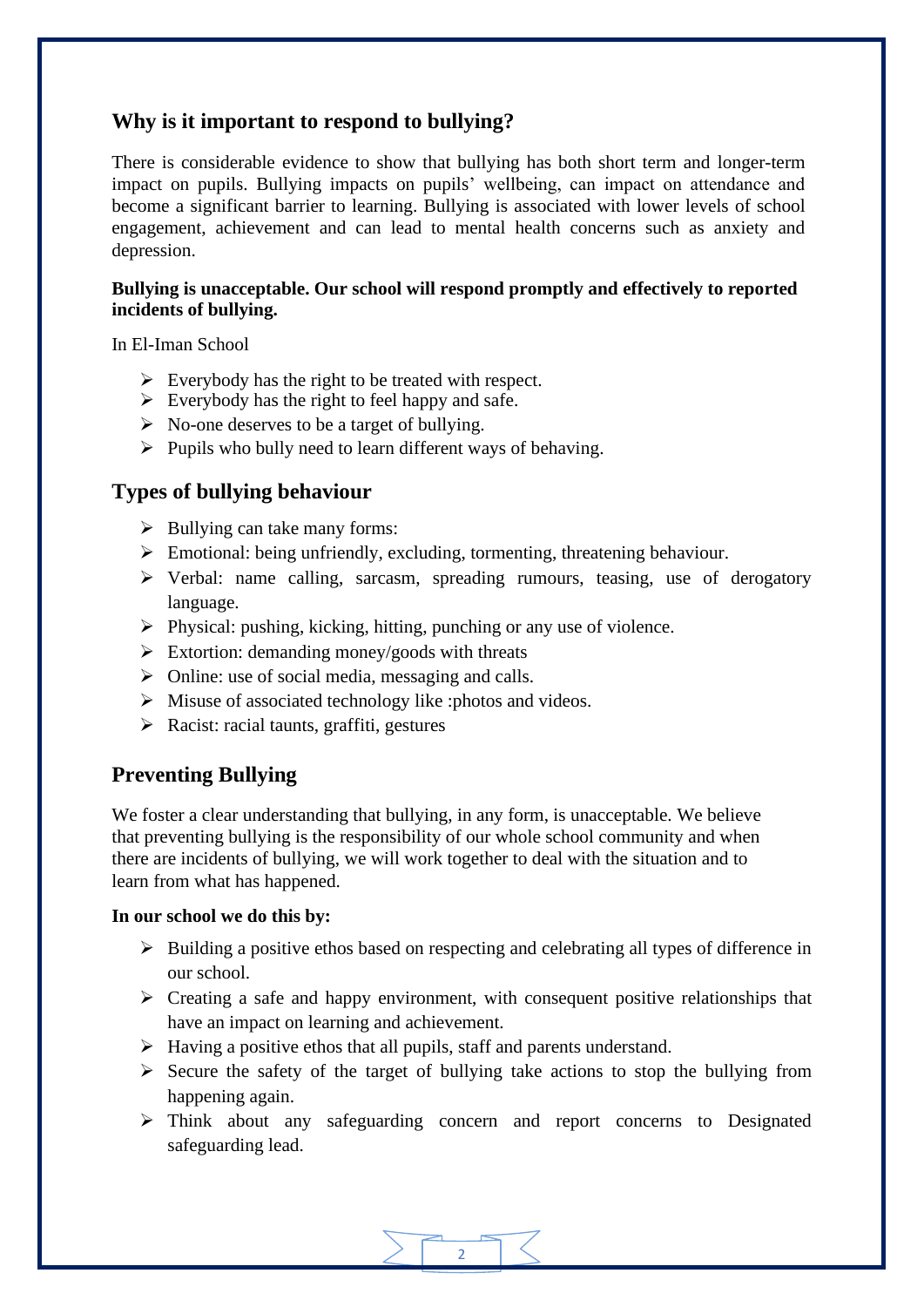- $\triangleright$  Provide assurances to child that concerns have been listened to and action will be taken. Consider who else is involved and what roles they have taken.
- $\triangleright$  Send clear message that the bullying must stop.
- $\triangleright$  Work with both parties to find solutions.
- ➢ Identify the most effective way of preventing re-occurrence and any consequences.
- ➢ Reflect and learn from bullying episodes –consider what needs to happen next to prevent future bullying e.g.: Training etc.
- ➢ Raising awareness of online bullying through regular e-safety lessons.
- $\triangleright$  Diversity is valued and everyone is included in our school.
- ➢ Ensuring playground and we have a range of activities at lunchtime to promote positive play.
- ➢ Offering training to all school staff around bullying, including specific guidance on those groups who are most likely to be bullied.

## **Reporting bullying**

At El-Iman school pupils are encouraged to talk to staff when they are unhappy or have concerns. Pupils in our school understand that they have a right to feel and be safe and a responsibility to support others to feel and be safe.

Pupils are encouraged to report bullying to:

- $\triangleright$  A trusted adult
- ➢ Their class teacher/TA

## **How we deal with Bullying**

- ➢ Each class has a 'worry box' where children can report their concerns if they do not feel confident speaking to an adult.
- $\triangleright$  Children are taught that it is important to talk to a trusted adult if bullying is taking place outside of school.
- ➢ Parents are also encouraged to report concerns and bullying to named individuals. This is normally the class teacher.
- ➢ When pupils report their concerns, our staff are trained to LISTEN and to BELIEVE. We involve children as far as possible in finding solutions.

#### **Responding to Bullying**